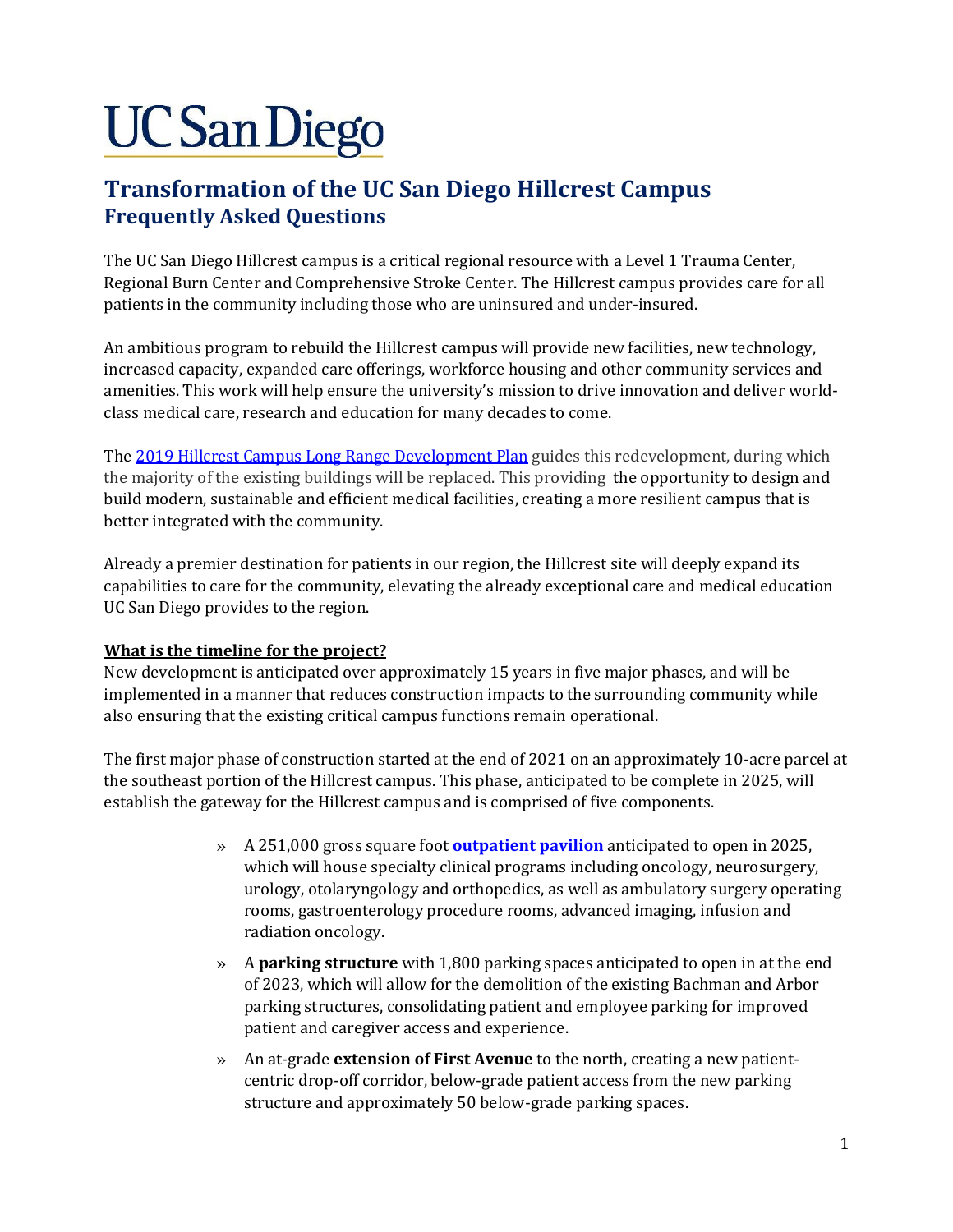- » A **central utility plant** which will allow for expansion in future phases and would support the future replacement hospital.
- » A **new signalized intersection** at Arbor Drive and Bachman Place. This will raise the grade along Bachman Place to meet the elevation at Arbor Drive. Widening sections of Arbor Drive and Bachman Place will accommodate multimodal and transit vehicles, including a new grade-separated bike lane coordinated with the proposed [SANDAG Uptown Bikeway improvements.](https://www.keepsandiegomoving.com/RegionalBikeProjects/UptownSegment3-intro.aspx)

#### **How was the community involved in the planning process?**

The university values community input and has fostered two-way communication on the 2019 Hillcrest Campus Long Range Development Plan through several different channels.

- » During preparation of the 2019 LRDP, five open houses were held in the community to provide information and gain feedback on the plan.
- » Prior to certification of the Environmental Impact Report, the public was invited to provide input during a 30-day scoping period and a 45-day draft EIR public review period and participate in a public hearing in accordance with the requirements of CEQA.
- » Postcards notifying of the open houses and EIR scoping and review periods were mailed to property owners and occupants surrounding the campus.
- » In addition, regular updates were provided to community groups, including Bankers Hill Community Group, Hillcrest Business Association, Hillcrest Town Council, Mission Hills Town Council, Mission Valley Planning Group and Uptown Planners.
- » Regular updates were also provided to local elected officials, local and regional government agencies and local advocacy groups.
- » UC San Diego formed the Hillcrest Advisory Council to bring together local leaders and community representatives with UC San Diego and UC San Diego Health leadership to discuss considerations relating to the LRDP.
- » A virtual [Community Information Session](https://plandesignbuild.ucsd.edu/_files/projects/UCSanDiegoHillcrestInfoSessionPresentation-8-31-21.pdf) was held on August 31, 2021.

#### **Where can I get more information?**

In addition to sharing information at community meetings, the university maintains comprehensive websites with project information. Please refer to the project webpage[, hillcrest.ucsd.edu,](https://hillcrest.ucsd.edu/) for detailed information, as well as the **Hillcrest Long Range Development Plan webpage**.

The university encourages members of the community to contact the project manager via the [community feedback form](https://plandesignbuild.ucsd.edu/contact/feedback.html) and join the community relations mailing list by sending your address or email to [govtcomm@ucsd.edu.](mailto:govtcomm@ucsd.edu)

To receive brief, timely updates on parking or transportation changes on the Hillcrest campus subscribe to the "UC San Diego Health - Hillcrest" interest list on [First to Know.](https://transportation.ucsd.edu/contact/firsttoknow.html)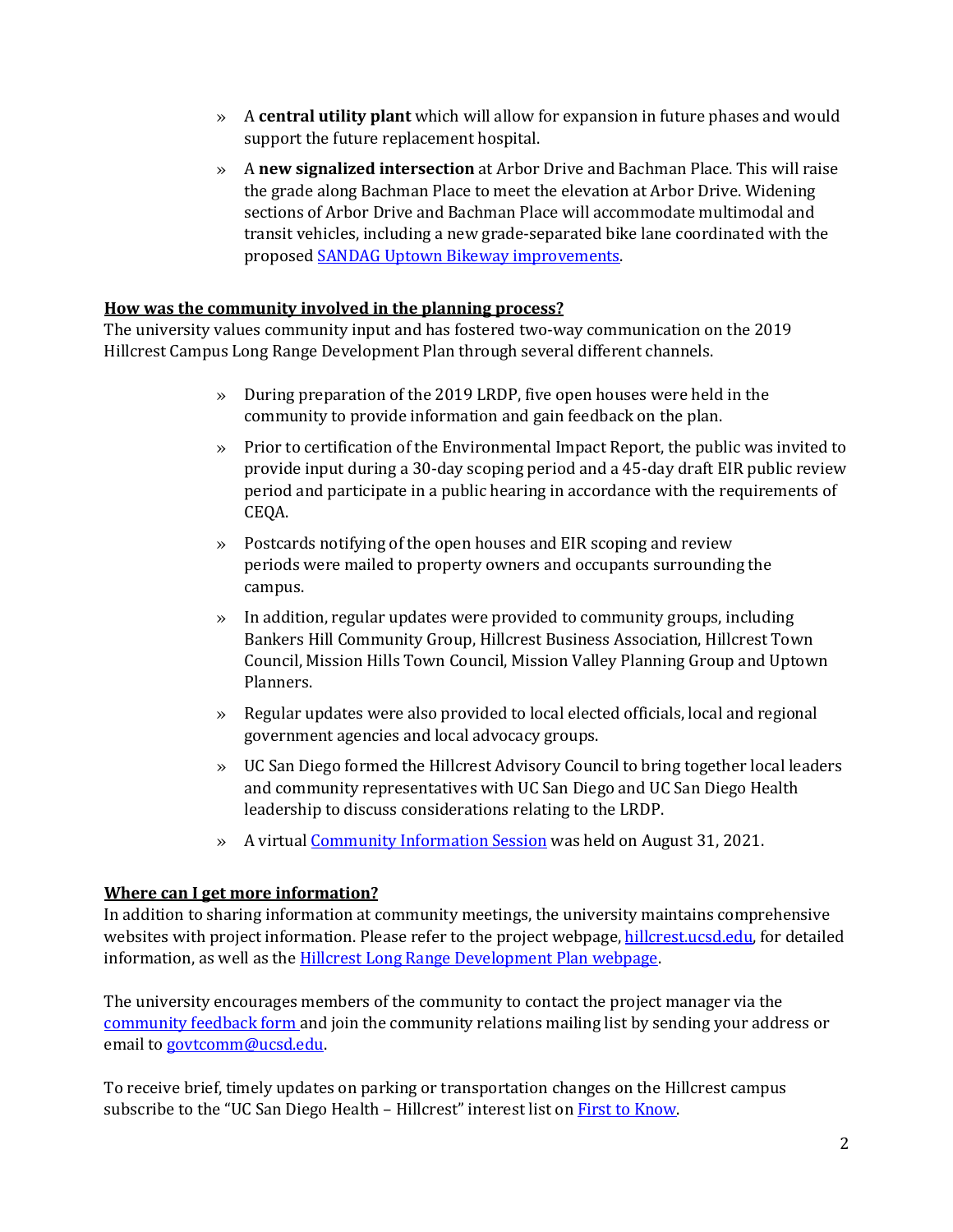To sign up for notifications prior to the beginning of each new phase, email env-review@ucsd.edu.

# **What can the community expect during construction?**

The university acknowledges and is sensitive to the fact that the work involved in achieving the Hillcrest campus redevelopment may be disruptive at times. Every effort will be made to reduce impacts to the campus and community, including sequencing of work and investments made to mitigate disruption, including but not limited to:

- » Obtaining the cleanest construction equipment available and feasible
- » Deploying dust control measures such as wetting downgraded surfaces, covering stockpiles and removing dirt tracked out from the street
- » Prohibiting trucks to idle on public streets
- » Outfitting equipment with manufacturer-approved sound abatement measures
- » Outfitting equipment with appropriate emissions controls as required by state law
- » Utilizing equipment that produces lower levels of vibration when possible
- » Limiting work hours to Monday through Saturday, 7 a.m. to 7 p.m., except when absolutely necessary to reduce impacts to traffic, emergency, health operations and the local community

Demolition work and early construction activities from November 2021 through early 2022 will result in higher-than-normal noise levels. Work will be conducted with proper administrative controls on equipment in order to not exceed a 12-hour average sound level of 75 decibels, aligning with the **[EIR](https://plandesignbuild.ucsd.edu/planning/lrdp/hillcrest.html#Environmental-Impact-Report)** and City of San Diego's construction noise level requirements.

Regular and frequent communications will be provided to ensure the community is aware in advance of any significant work that will be occurring. For example:

- » The construction contractor shall provide written notification to noise- and vibration-sensitive uses within 210 feet of normal construction activities and 500 feet of pile driving at least three weeks prior to the start of new construction activities, informing those impacted of the estimated start date and duration of construction activities
- » Advance notification to occupants of properties containing known vibrationsensitive equipment when construction activities are expected to create higher levels of vibration
- » Construction schedule and progress updates posted regularly to the project website

#### **How will construction impact access, including parking?**

Emergency access will be maintained throughout construction. Please reference this map of the [affected area.](https://rmp-public.ucsd.edu/fdc/Alerts/Hillcrest_OPP_and_Parking-Start_of_Construction(11.01.21-Spring2025).pdf)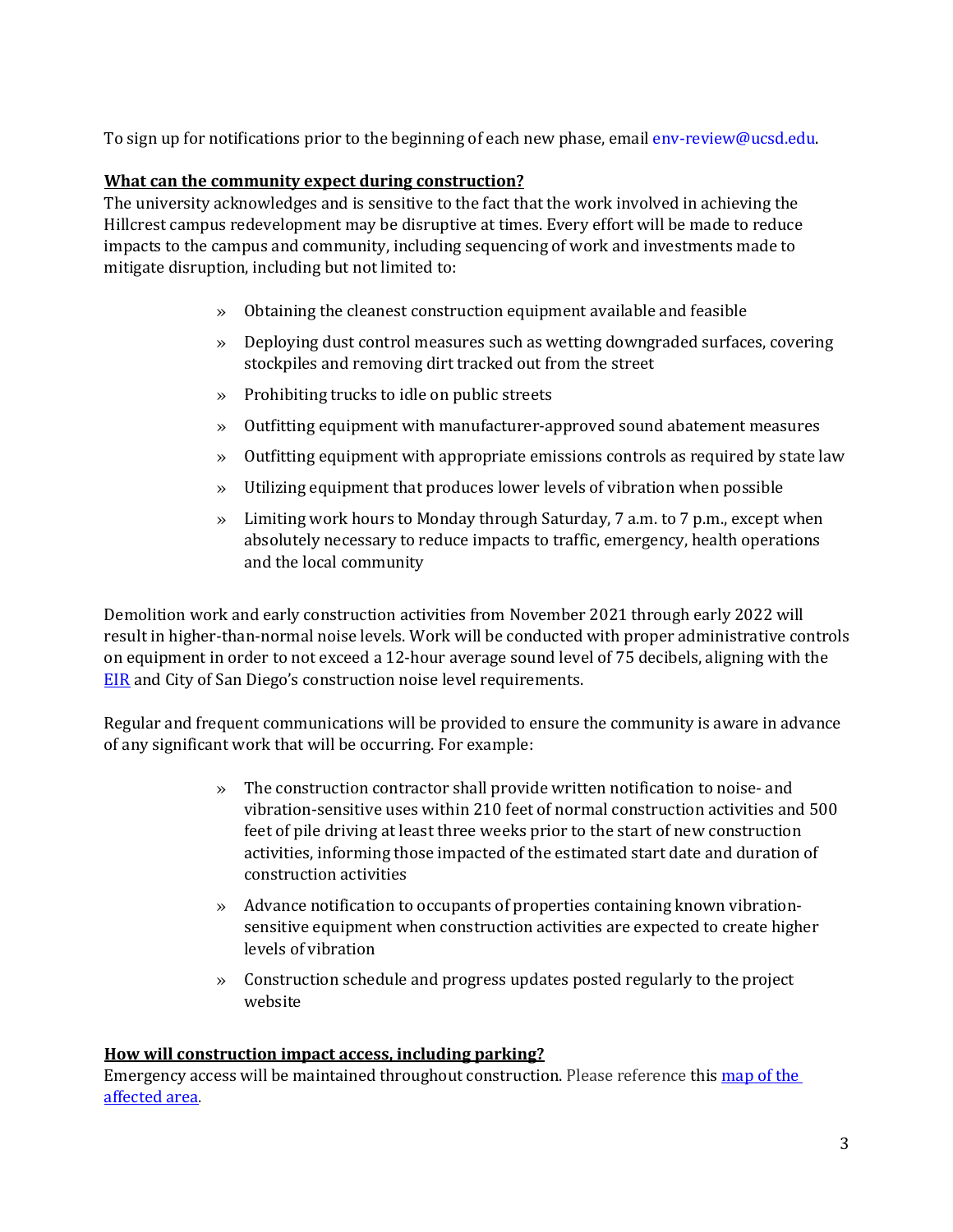# **Access**

Access to all UC San Diego Health facilities will be maintained, as well as access to adjacent residential and community facilities.

- » Traffic impacts and minor delays are expected throughout construction along First Avenue, Arbor Drive and Front Street, including intermittent single lane closures along Front Street and Arbor Drive from December 2021 through Spring 2022.
- » From April 4, 2022 to mid-2024, Bachman Place will be closed between Hotel Circle South and Montecito Way. During the closure, access to the Bachman parking structure will be maintained for UC San Diego staff on the closed route (traveling south on Bachman Place from Hotel Circle South) until the new parking structure is complete in late 2023.
- » Sidewalks on the east side of Front Street and the north side of Arbor Drive will close for the duration of construction.

# **Parking**

» The Bachman surface parking lot (P962) closed permanently at the end of 2021. Staff currently using this lot will have access to alternate parking throughout the project, including Bachman Parking Structure.

Widening sections of Arbor Drive and Bachman Place to accommodate multimodal and transit vehicles, including a new grade-separated bike lane coordinated with the proposed SANDAG Uptown Bikeway improvements, will impact city street parking, eliminating approximately 30 spaces. The loss of parking associated with improving circulation and mobility was minimized to the extent possible.

# **Will UC San Diego Health staff be moving?**

As part of the project phasing, the university anticipates the earliest any UC San Diego Health staff would move from their area is years from now, with the first starting in 2024. If a department is scheduled to be relocated as part of a future phase of development, it will be contacted with additional details well in advance of any work.

# **How was California Environmental Quality Act (CEQA) compliance met?**

A comprehensive Environmental Impact Report (EIR) was prepared for the UC San Diego Hillcrest Campus 2019 Long Range Development Plan (LRDP) and certified by the UC Regents in November 2019. The LRDP EIR evaluates the phased redevelopment plan for the Hillcrest campus and includes a project-level mitigation monitoring and reporting program. For the outpatient pavilion and the parking structure project, an addendum to the 2019 LRDP EIR was prepared to document any new design details not known at the time the EIR was prepared and reaffirms whether the project is consistent with the conclusions of the EIR. The addendum concludes that there are no new impacts above those disclosed in the EIR, thus the first phase project is consistent with the LRDP EIR analysis.

The EIR addresses construction noise and vibration as well as traffic impacts on the surrounding community. View the 2019 Long Range Development Plan EIR and Addendum No. 1 to the Long Range Development Plan EIR [here.](https://plandesignbuild.ucsd.edu/planning/environmental.html#Environmental-Impact-Reports)